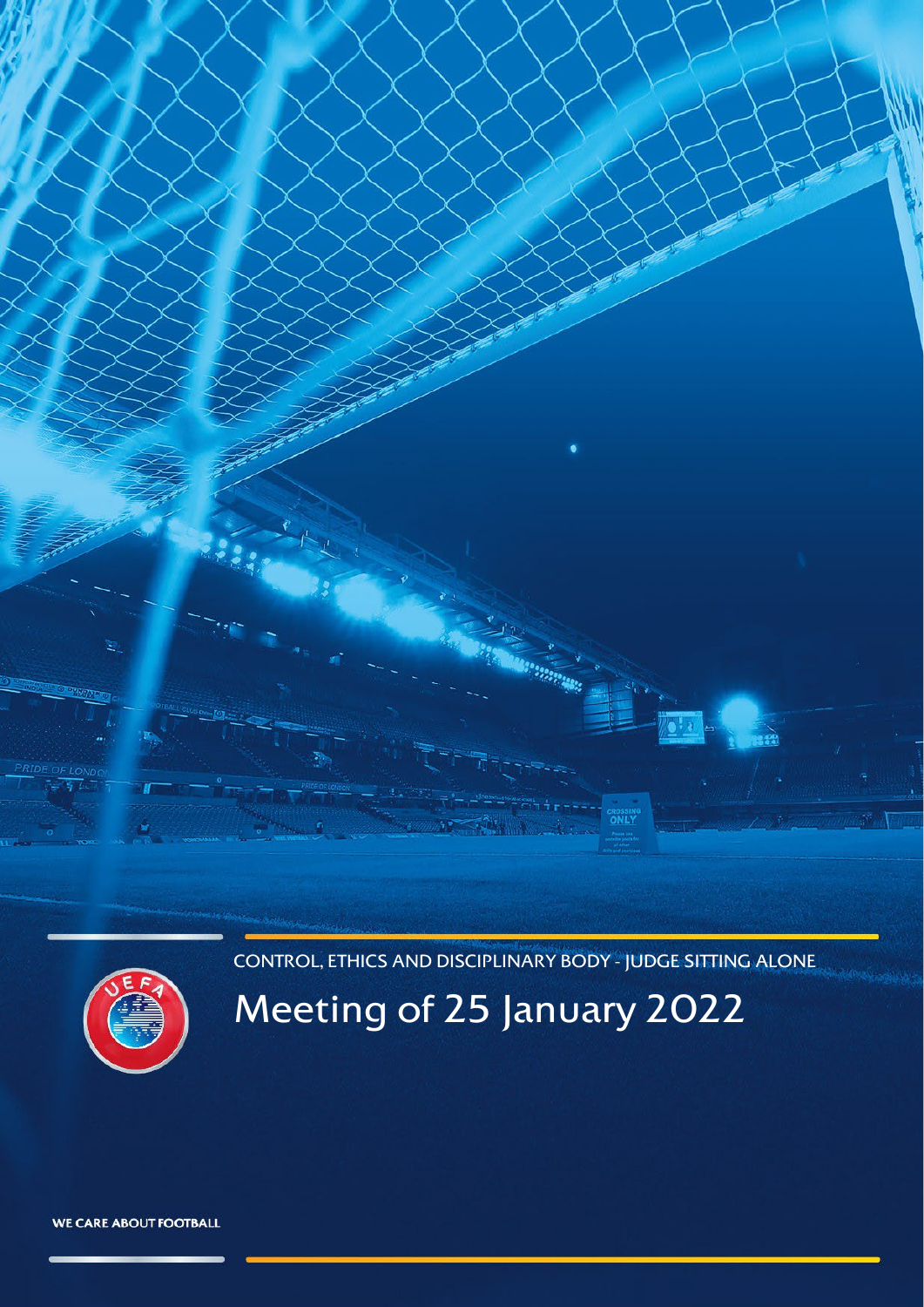Dear Sir or Madam,

We are pleased to provide you with the main elements of the decisions taken by a judge sitting alone (JSA) of the UEFA Control, Ethics and Disciplinary Body (CEDB) on 25 January 2022.

If a decision with grounds is issued, that full decision will be made available in the case law section of this website after it becomes final and binding.

To navigate this document, you can click on the name of a case in the contents to jump to that particular decision and click on the header at the top of any page to return to the contents.

We trust this document will be of interest.

Yours faithfully,

**UEFA**

Aug line

Williwerflife

**Managing Director of Integrity & Regulatory Head of Disciplinary**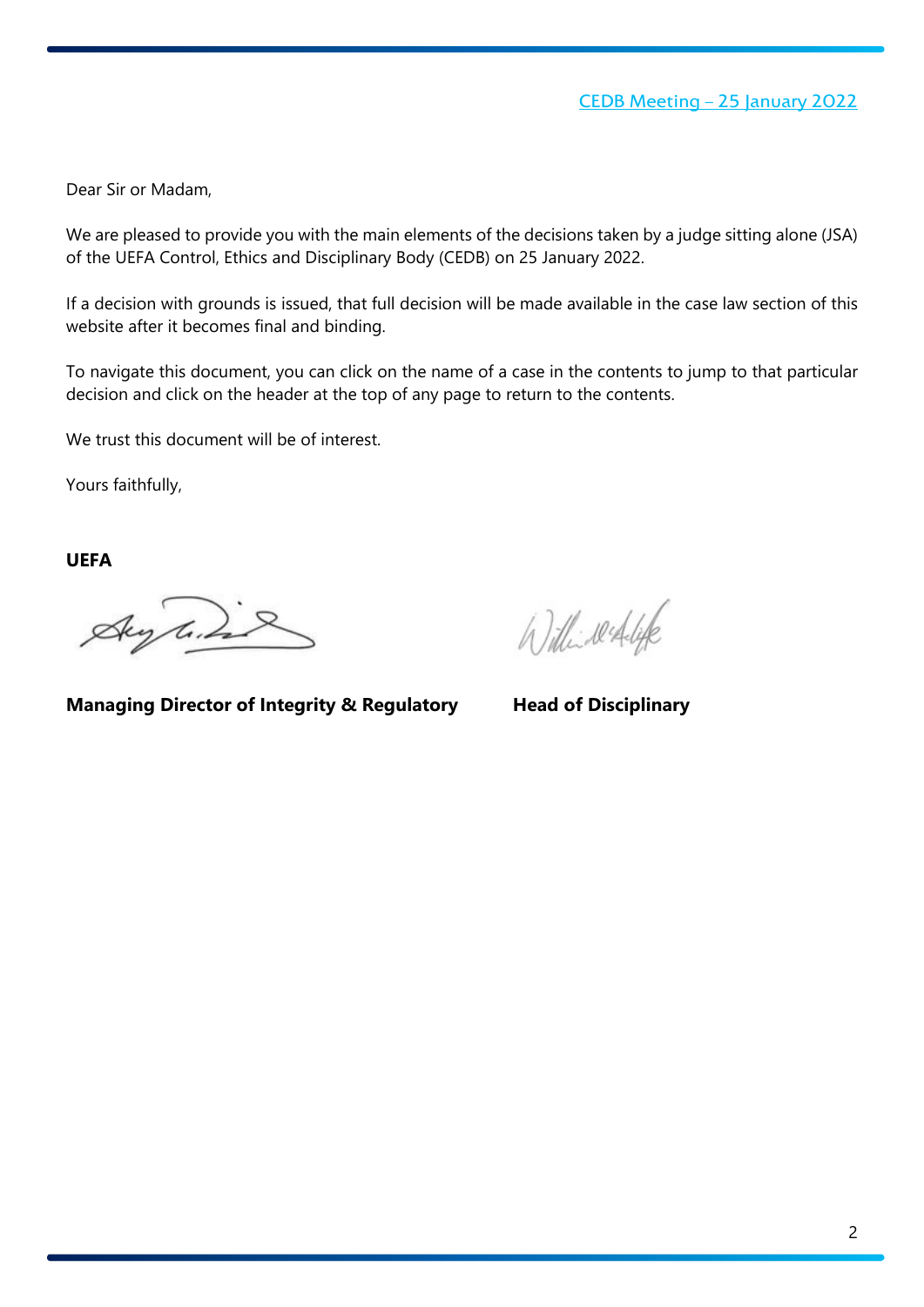## **Contents**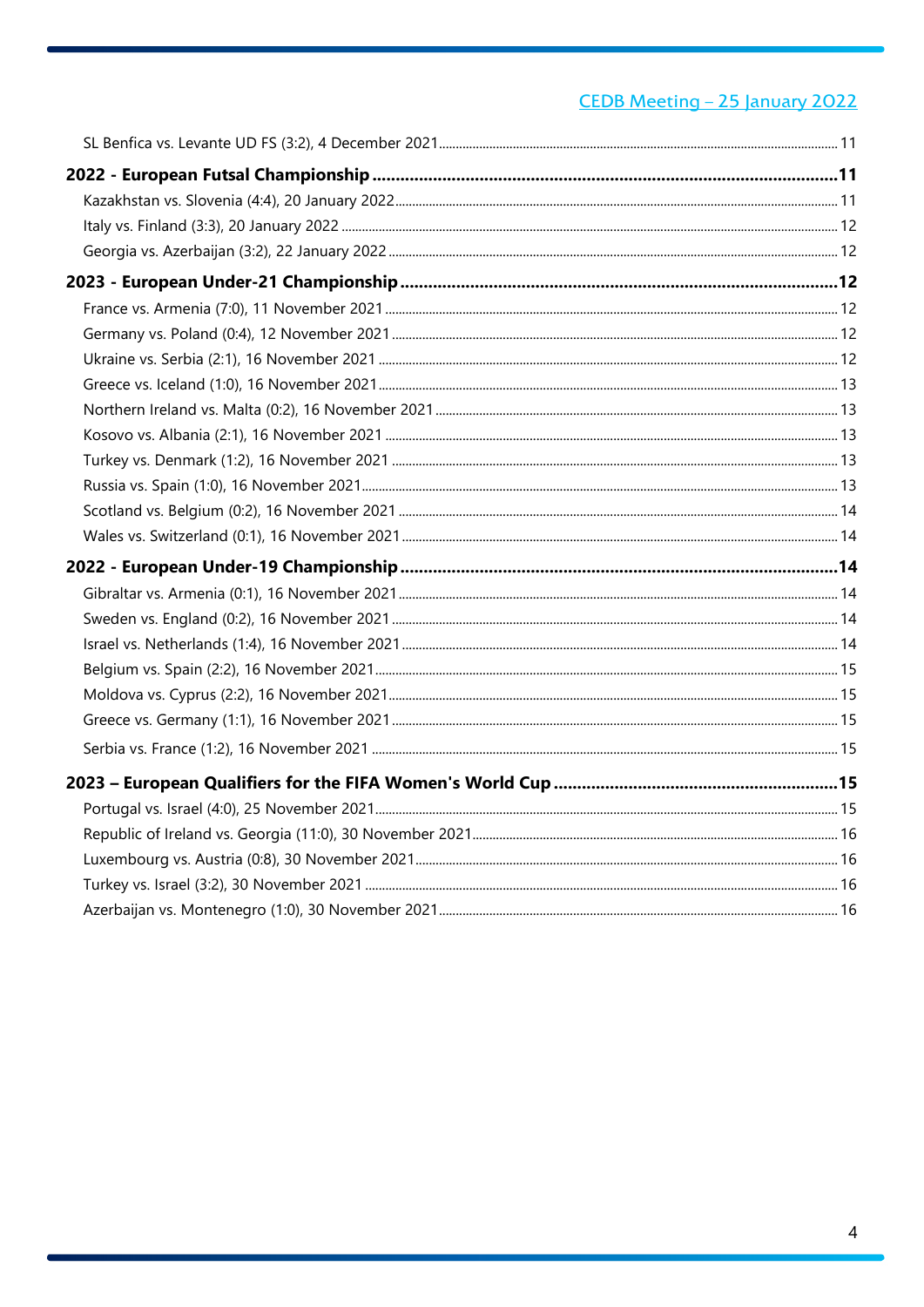## <span id="page-4-0"></span>**2021/22 UEFA Champions League**

<span id="page-4-1"></span>**AC Milan** vs. Liverpool FC (1:2), 7 December 2021

#### **AC Milan**

Incidents and decision:

- Lighting of fireworks, Art. 16(2)(c) DR
	- $\triangleright$  Fine: €3,750
- Blocking of public passageways, Art. 38 SSR
	- Fine: €8,000

#### <span id="page-4-2"></span>Borussia Dortmund vs. **Beşiktaş JK** (5:0), 7 December 2021

#### **Beşiktaş JK**

Incidents and decision:

- Lighting of fireworks, Art. 16(2)(c) DR
	- $\rho$  Fine: €6,250

#### <span id="page-4-3"></span>**Paris Saint-Germain** vs. Club Brugge (4:1), 7 December 2021

#### **Paris Saint-Germain**

Incidents and decision:

- Blocking of public passageways, Art. 38 SSR
	- $\triangleright$  Fine: €16,000

#### <span id="page-4-4"></span>FC Salzburg vs. **Sevilla** FC (1:0), 8 December 2021

#### **Sevilla**

Incidents and decision:

- Failure to ensure that the player selected for sample collection reports to the doping control station straight from the pitch as soon as the match is over, Appendix B, B (8) ADR
	- $▶$  Fine: €5,000
- Failure to immediately report to the doping control station as notified (Mr. Jules Kounde), Art. 21.10 (a) and Art. 21.08 ADR
	- $\rightharpoonup$  Fine: €5,000

## <span id="page-4-5"></span>**Atalanta BC** vs. Villarreal CF (2:3), 9 December 2021

## **Atalanta BC**

- Lighting of fireworks, Art. 16(2)(c) DR
	- $\triangleright$  Fine: €7,000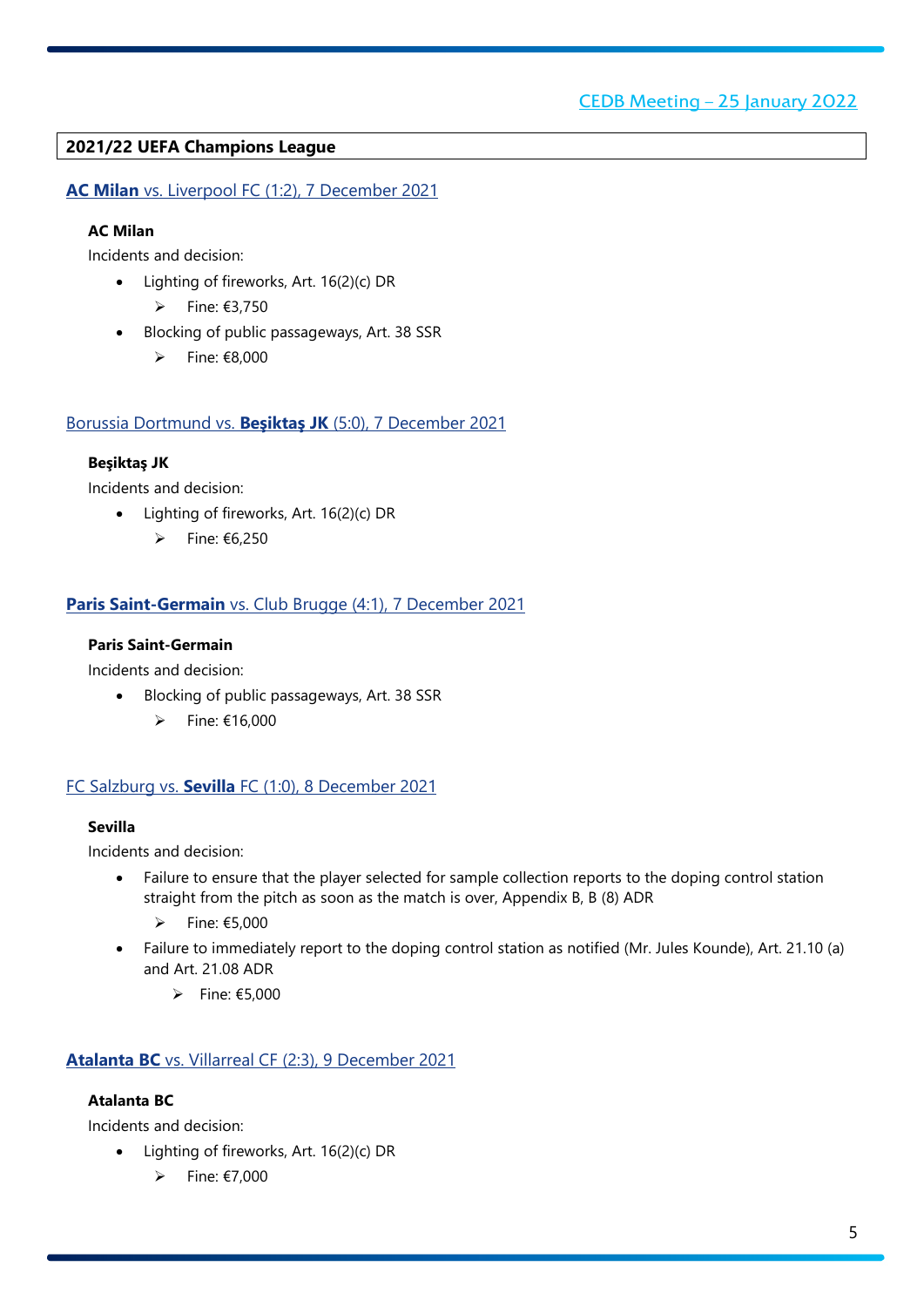## <span id="page-5-0"></span>**2021/22 UEFA Women's Champions League**

<span id="page-5-1"></span>**Chelsea FC Women** vs. Juventus Women (0:0), 8 December 2021

## **Chelsea FC Women**

Incidents and decision:

- Invasion of the field of play, Art. 16(2)(a) DR
	- $\rightharpoonup$  Fine: €2,500

#### <span id="page-5-2"></span>**WFC Kharkiv** vs. Paris Saint-Germain (0:6), 8 December 2021

#### **WFC Kharkiv**

Incidents and decision:

- Violation of the UEFA Return to Play Protocol, Art. 14.1.2 (i.e. face masks)
	- Fine:  $\epsilon$ 2,500

#### <span id="page-5-3"></span>**Arsenal Women FC** vs. FC Barcelona (0:4), 9 December 2021

#### **Arsenal Women FC**

Incidents and decision:

- Late kick-off, Art. 11(2)(h) DR
	- $\triangleright$  Warning
- Late kick-off (Mr. Jonas Eidevall), Art. 11(2)(h) DR
	- Warning

#### <span id="page-5-4"></span>**Paris Saint-Germain** vs. Breidablik (6:0), 16 December 2021

#### **Paris Saint-Germain**

Incidents and decision:

- Late kick-off, Art. 11(2)(h) DR
	- $\triangleright$  Warning
- Late kick-off (Mr. Didier Olle Nicolle), Art. 11(2)(h) DR
	- $\triangleright$  Warning

#### <span id="page-5-5"></span>**2021/22 UEFA Europa League**

<span id="page-5-6"></span>**Ferencvárosi TC** vs. Bayer 04 Leverkusen (1:0), 9 December 2021

#### **Ferencvárosi TC**

- Lighting of fireworks, Art. 16(2)(c) DR
	- $\rightharpoonup$  Fine: €9,500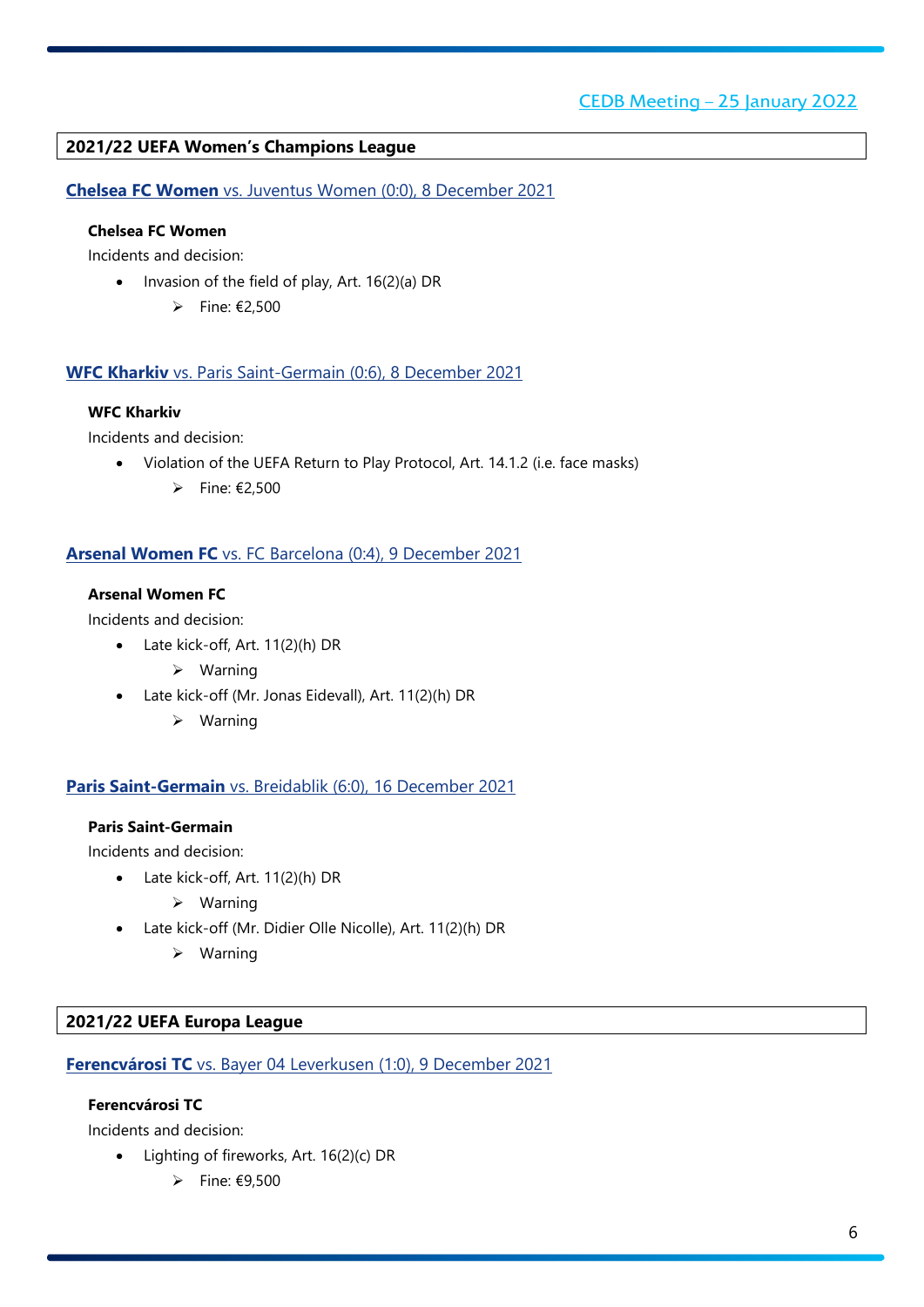## <span id="page-6-0"></span>**AC Sparta Praha** vs. Brøndby IF (2:0), 9 December 2021

#### **AC Sparta Praha**

Incidents and decision:

- Provocative, offensive messages, Art. 16(2)(e) DR
	- $▶$  Fine: €15,000

## <span id="page-6-1"></span>**Olympique Lyonnais** vs. **Rangers FC** (1:1), 9 December 2021

#### **Olympique Lyonnais**

Incidents and decision:

- Provocative, offensive messages, Art. 16(2)(e) DR
	- $\rightharpoonup$  Fine: €5,000

## **Rangers FC**

Incidents and decision:

- Lighting of fireworks, Art. 16(2)(c) DR
	- $\triangleright$  Fine: €19,250

## <span id="page-6-2"></span>SC Braga vs. **FK Crvena zvezda** (1:1), 9 December 2021

#### **FK Crvena zvezda**

Incidents and decision:

- Lighting of fireworks, Art. 16(2)(c) DR
	- Fine:  $£1,000$

#### <span id="page-6-3"></span>Royal Antwerp FC vs. **Olympiacos FC** (1:0), 9 December 2021

#### **Olympiacos FC**

Incidents and decision:

- Late kick-off, Art. 11(2)(h) DR
	- $\rightharpoonup$  Fine: €10,000

## <span id="page-6-4"></span>**Legia Warszawa** vs. FC Spartak Moskva (0:1), 9 December 2021

## **Legia Warszawa**

- Improper conduct of the team, Art. 15(4) D
	- $\triangleright$  Warning
- Provocative, offensive message, Art. 16(2)(e) DR
	- $▶$  Fine: €17,500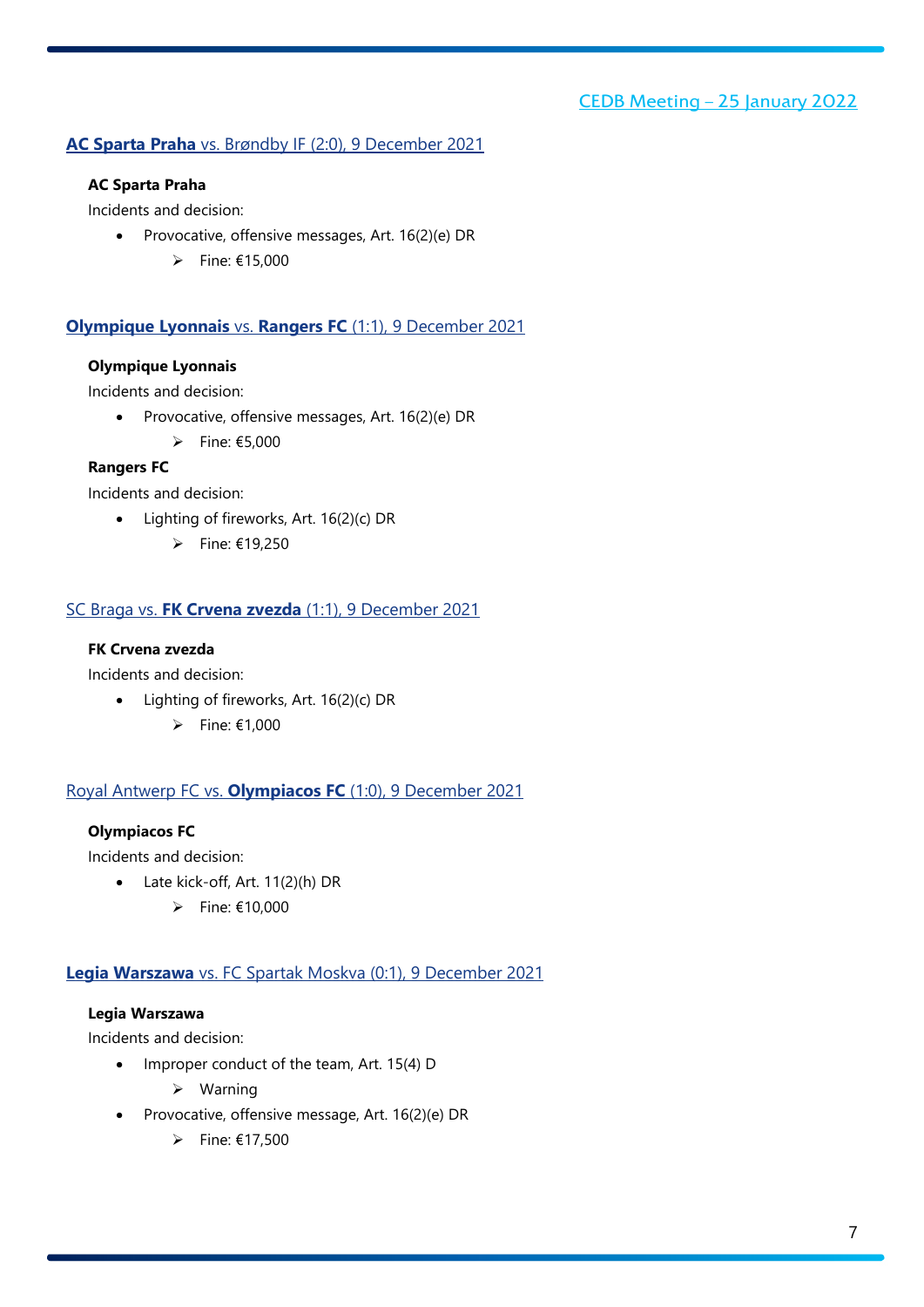## <span id="page-7-0"></span>SSC Napoli vs. **Leicester City FC** (3:2), 9 December 2021

#### **Leicester City FC**

Incidents and decision:

- Late kick-off, Art. 11(2)(h) DR
	- $▶$  Fine: €10,000
- Late kick-off (Mr. Brendan Rodgers), Art. 11(2)(h) DR
	- $\triangleright$  Suspension: one (1) UEFA club competition match subject to a probationary period of one (1) year

## <span id="page-7-1"></span>Real Sociedad de Fútbol vs. **PSV Eindhoven** (3:0), 9 December 2021

## **PSV Eindhoven**

Incidents and decision:

- Improper conduct of the team, Art. 15(4) DR
	- Warning

## <span id="page-7-2"></span>**2021/22 UEFA Europa Conference League**

<span id="page-7-3"></span>**PFC CSKA-Sofia** vs. AS Roma (2:3), 9 December 2021

#### **PFC CSKA-Sofia**

Incidents and decision:

- Lighting of fireworks, Art. 16(2)(c) DR
	- Fine:  $£12,750$

## <span id="page-7-4"></span>**FC Basel 1893** vs. Qarabağ FK (3:0), 9 December 2021

#### **FC Basel 1893**

Incidents and decision:

- Blocking of public passageways, Art. 38 SSR
	- $▶$  Fine:  $€6,000$
- Lighting of fireworks, Art. 16(2)(c) DR
	- Fine: €13,750

## <span id="page-7-5"></span>FK Partizan vs. **Anorthosis Famagusta FC** (1:1), 9 December 2021

## **Anorthosis Famagusta FC**

- Lighting of fireworks, Art. 16(2)(c) DR
	- $\rightharpoonup$  Fine: €15,500
- Throwing of objects, Art. 16(2)(b) DR
	- $\rho$  Fine: €9,500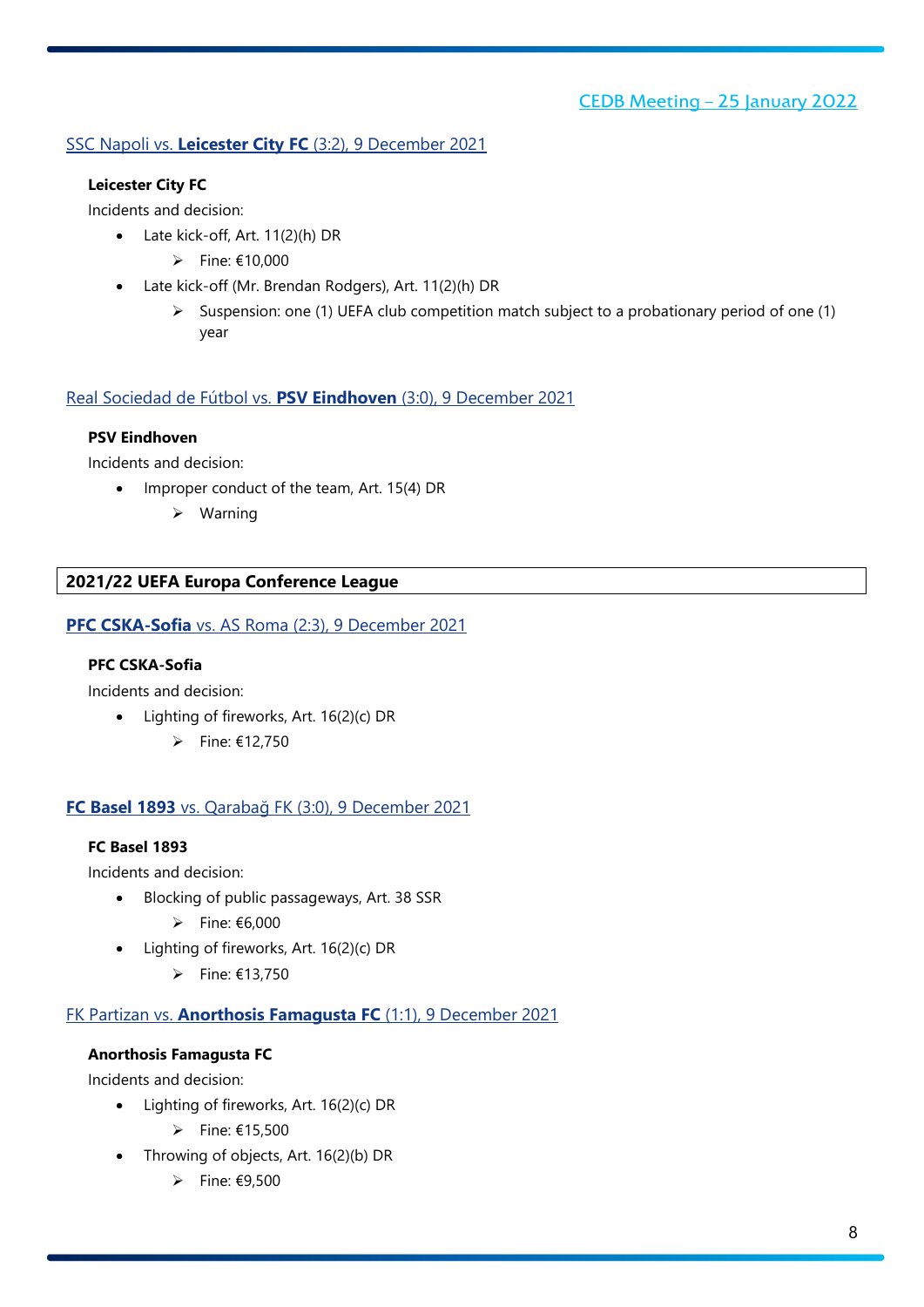#### <span id="page-8-0"></span>Omonoia FC vs. **FC Kairat Almaty** (0:0), 9 December 2021

#### **FC Kairat Almaty**

Incidents and decision:

- Improper conduct of the team, Art. 15(4) DR
	- Fine:  $\epsilon$ 4.000

#### <span id="page-8-1"></span>**2021/22 UEFA Youth League**

#### <span id="page-8-2"></span>FC Dynamo Kyiv Youth vs. **FC Bayern München Youth** (2:1), 23 November 2021

#### **FC Bayern München Youth**

Incidents and decision:

- Repeated protests against the referee's orders (Mr. Galm Danny) Art. 15(1)(a)(iii) DR
	- Suspension: one (1) UEFA Youth League match

#### <span id="page-8-3"></span>**FC Minsk Youth** vs. HNK Hajduk Plc. Split (1:1), 24 November 2021

#### **FC Minsk Youth**

Incidents and decision:

- Violation of the UEFA Return to Play Protocol, Art. 17.1.5 (i.e. broadcast positions during the match)
	- $\triangleright$  Fine: €2.500

#### <span id="page-8-4"></span>AFC Ajax Youth vs. **Sporting Clube de Portugal Youth** (2:3), 7 December 2021

#### **Sporting Clube de Portugal Youth**

Incidents and decision:

- Improper conduct of the team, Art. 15(4) DR
	- $\triangleright$  Warning

#### <span id="page-8-5"></span>**FC Porto Youth** vs. **Club Atlético de Madrid Youth** (1:2), 7 December 2021

## **FC Porto Youth**

Incidents and decision:

- Throwing of objects, Art. 16(2)(b) DR
	- $▶$  Fine: €3,250

#### **Club Atlético de Madrid Youth**

Incidents and decision:

• Improper conduct of the team, Art. 15(4) DR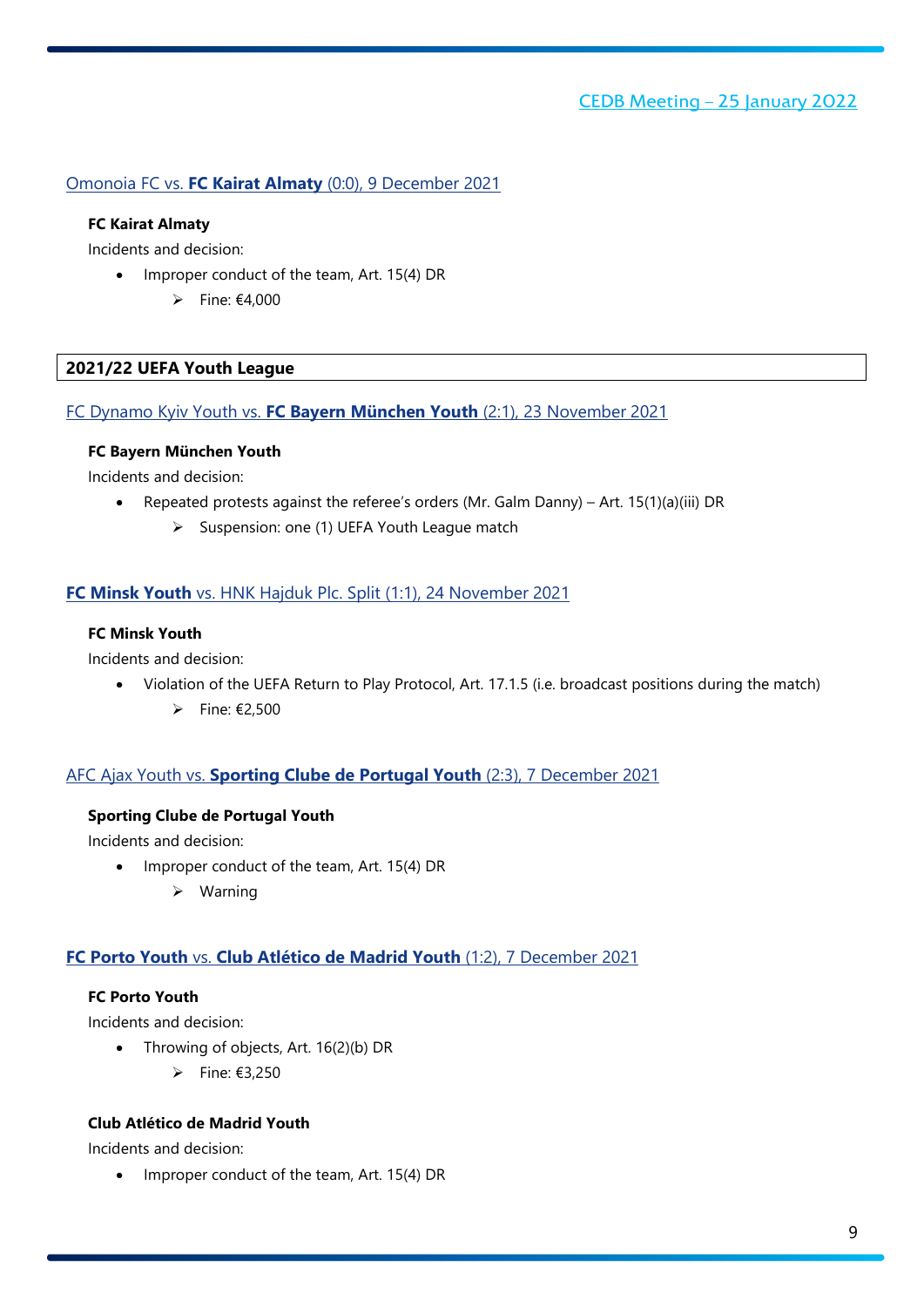$▶$  Fine: €1,750

## <span id="page-9-0"></span>**Paris Saint-Germain Youth** vs. Club Brugge Youth (3:2), 7 December 2021

#### **Paris Saint-Germain Youth**

Incidents and decision:

- Improper conduct of the team, Art. 15(4) DR
	- Warning

#### <span id="page-9-1"></span>SL Benfica Youth vs. **FC Dynamo Kyiv Youth** (1:0), 8 December 2021

#### **FC Dynamo Kyiv Youth**

Incidents and decision:

- Improper conduct of the team, Art. 15(4) DR
	- Fine:  $£1.750$

#### <span id="page-9-2"></span>FC Salzburg Youth vs. **Sevilla FC Youth** (2:0), 8 December 2021

#### **Sevilla FC Youth**

Incidents and decision:

- Improper conduct of the team, Art. 15(4) DR
	- $\triangleright$  Warning

## <span id="page-9-3"></span>**2021/22 – UEFA Futsal Champions League**

## <span id="page-9-4"></span>**FP Halle-Gooik** vs. Barça (4:8), 2 December 2021

#### **FP Halle-Gooik**

Incidents and decision:

- Improper conduct of the team, Art. 15(4) DR
	- $\triangleright$  Warning

#### <span id="page-9-5"></span>**Haladás VSE** vs. **Levante UD FS** (2:3), 2 December 2021

## **Haladás VSE**

Incidents and decision:

- Improper conduct of the team, Art. 15(4) DR
	- $\triangleright$  Fine: €1.000

**Levante UD FS**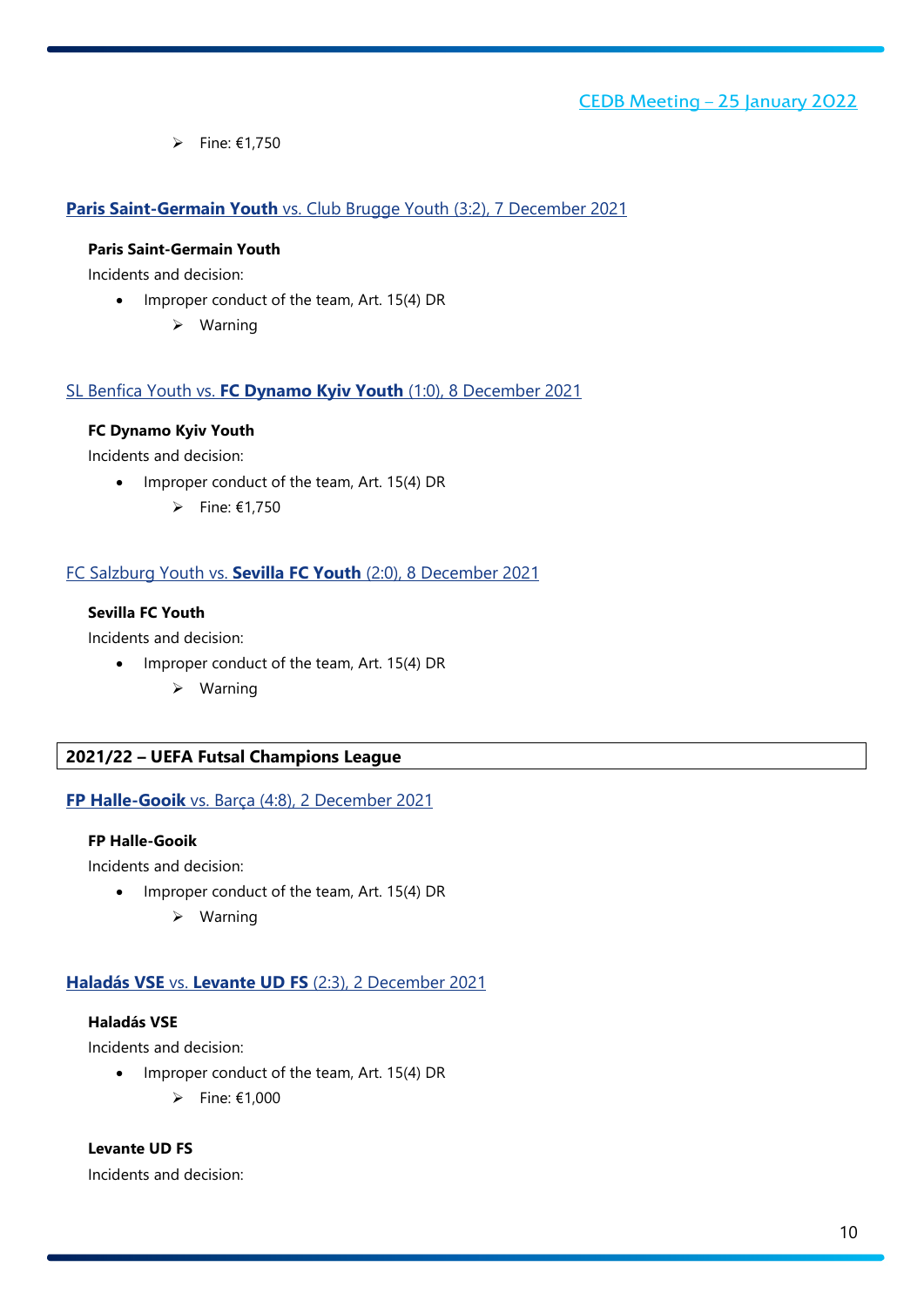- Improper conduct of the team, Art. 15(4) DR
	- $\triangleright$  Warning

<span id="page-10-0"></span>ACCS Asnières Villeneuve 92 vs. **Kairat Almaty** (3:3), 3 December 2021

#### **Kairat Almaty**

Incidents and decision:

- Improper conduct of the team, Art. 15(4) DR
	- $\rho$  Fine: €800

<span id="page-10-1"></span>Uragan Ivano-Frankivsk vs**. Haladás VSE** (0:4), 4 December 2021

#### **Haladás VSE**

Incidents and decision:

- Improper conduct of the team, Art. 15(4) DR
	- $\rho$  Fine: €800

## <span id="page-10-2"></span>**SL Benfica** vs**. Levante UD FS** (3:2), 4 December 2021

#### **SL Benfica**

Incidents and decision:

- Improper conduct of the team, Art. 15(4) DR
	- $\triangleright$  Warning

## **Levante UD FS**

Incidents and decision:

- Improper conduct of the team, Art. 15(4) DR
	- Warning

## <span id="page-10-3"></span>**2022 - European Futsal Championship**

#### <span id="page-10-4"></span>**Kazakhstan** vs. Slovenia (4:4), 20 January 2022

#### **Kazakhstan**

- Improper conduct of the team, Art. 15(4) DR
	- $▶$  Fine: €1,500
- Rough play (Mr. Akbalikov Albert), Art. 15(1)(a)(ii) DR
	- $\triangleright$  Suspension: two (2) UEFA representative team matches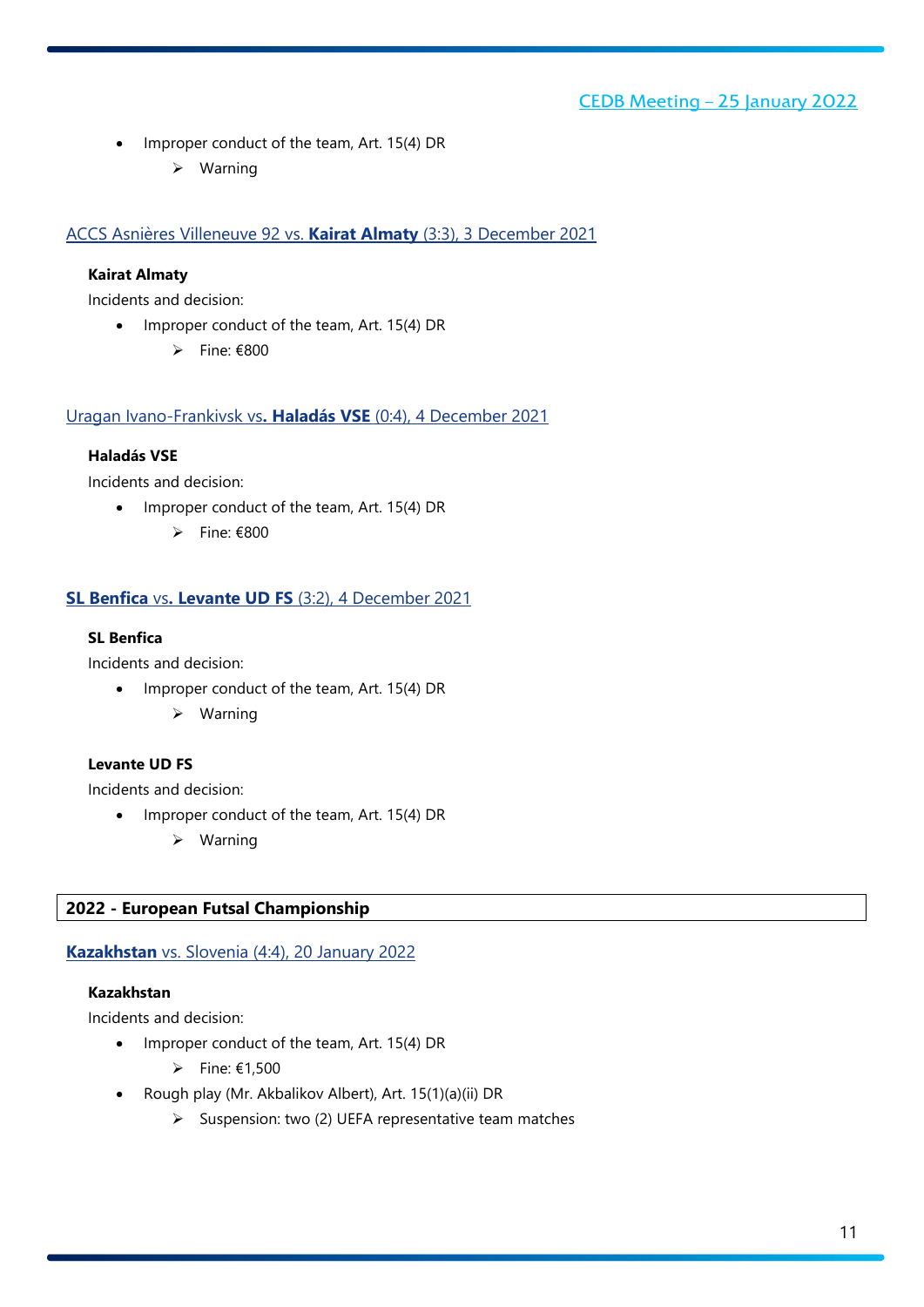## <span id="page-11-0"></span>**Italy** vs. Finland (3:3), 20 January 2022

#### **Italy**

Incidents and decision:

- Improper conduct of the team, Art. 15(4) DR
	- $▶$  Fine: €1,500

## <span id="page-11-1"></span>Georgia vs. **Azerbaijan** (3:2), 22 January 2022

## **Azerbaijan**

Incidents and decision:

- Improper conduct of the team, Art. 15(4) DR
	- $\rightharpoonup$  Fine: €2,400

## <span id="page-11-2"></span>**2023 - European Under-21 Championship**

## <span id="page-11-3"></span>**France** vs. Armenia (7:0), 11 November 2021

## **France**

Incidents and decision:

- Invasion of the field of play, Art. 16(2)(a) DR
	- $\rightharpoonup$  Fine: €2,500

## <span id="page-11-4"></span>Germany vs. **Poland** (0:4), 12 November 2021

## **Poland**

Incidents and decision:

- Late kick-off, Art. 11(2)(h) DR
	- Warning
- Late kick-off (Mr. Maciej Stolarczyk), Art. 11(2)(h) DR
	- $\triangleright$  Warning

#### <span id="page-11-5"></span>Ukraine vs. **Serbia** (2:1), 16 November 2021

## **Serbia**

- Improper conduct of the team, Art. 15(4) DR
	- $\rightharpoonup$  Fine: €6,000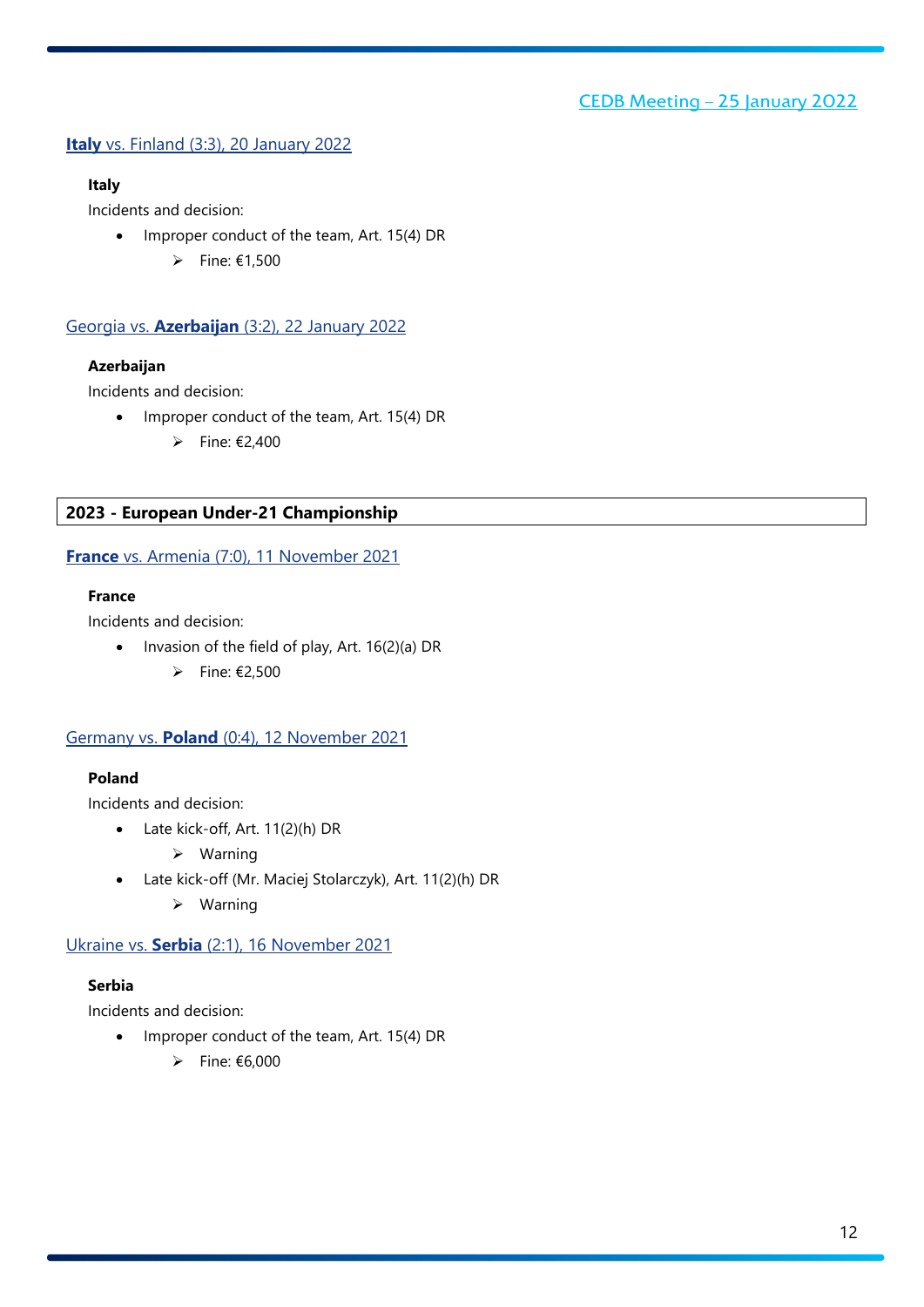## <span id="page-12-0"></span>**Greece** vs. Iceland (1:0), 16 November 2021

#### **Greece**

Incidents and decision:

- Improper conduct of the team, Art. 15(4) DR
	- $▶$  Fine:  $€6,000$
- Time wasting by ball kids, Art. 11(1) DR
	- $\triangleright$  Warning

#### <span id="page-12-1"></span>**Northern Ireland** vs. Malta (0:2), 16 November 2021

#### **Northern Ireland**

Incidents and decision:

- Unsporting conduct (Mr. Hume Trai), Art. 15(1)(a)(v) DR
	- $\triangleright$  Suspension: one (1) UEFA representative competition match

#### <span id="page-12-2"></span>Kosovo vs. **Albania** (2:1), 16 November 2021

#### **Albania**

Incidents and decision:

- Late kick-off, Art. 11(2)(h) DR
	- $\triangleright$  Fine: €5,000
- Late kick-off (Mr. Alban Bushi), Art. 11(2)(h) DR
	- $\triangleright$  Warning

#### <span id="page-12-3"></span>**Turkey** vs. Denmark (1:2), 16 November 2021

#### **Turkey**

Incidents and decision:

- Late kick-off, Art. 11(2)(h) DR
	- Warning

#### <span id="page-12-4"></span>**Russia** vs. Spain (1:0), 16 November 2021

#### **Russia**

- Improper conduct of the team, Art. 15(4) DR
	- $\triangleright$  Warning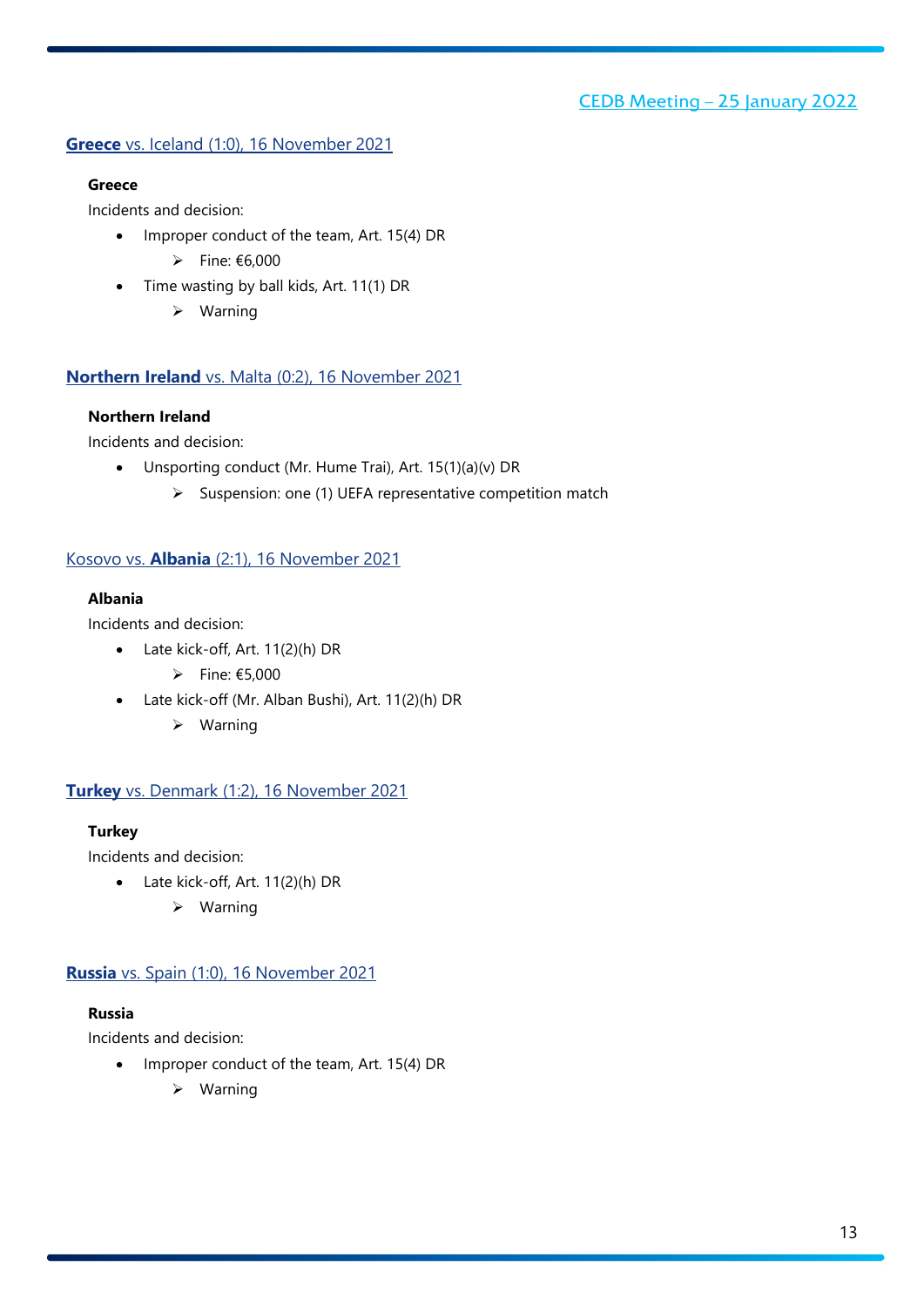## <span id="page-13-0"></span>**Scotland** vs. Belgium (0:2), 16 November 2021

#### **Scotland**

Incidents and decision:

- Improper conduct of the team, Art. 15(4) DR
	- Warning

## <span id="page-13-1"></span>**Wales** vs. Switzerland (0:1), 16 November 2021

## **Wales**

Incidents and decision:

- Improper conduct of the team, Art. 15(4) DR
	- $\triangleright$  Warning

## <span id="page-13-2"></span>**2022 - European Under-19 Championship**

## <span id="page-13-3"></span>**Gibraltar** vs. Armenia (0:1), 16 November 2021

#### **Gibraltar**

Incidents and decision:

- Improper conduct of the team, Art. 15(4) DR
	- $\triangleright$  Warning

#### <span id="page-13-4"></span>Sweden vs. **England** (0:2), 16 November 2021

#### **England**

Incidents and decision:

• Violation of the UEFA Return to Play Protocol, Art. 15.8 (i.e. players and staff on the bench)  $▶$  Fine: €2,500

#### <span id="page-13-5"></span>**Israel** vs. Netherlands (1:4), 16 November 2021

#### **Israel**

- Improper conduct of the team, Art. 15(4) DR
	- $\triangleright$  Warning
- Invasion of the field of play, Art. 16(2)(a) DR
	- $\triangleright$  Fine: €2,500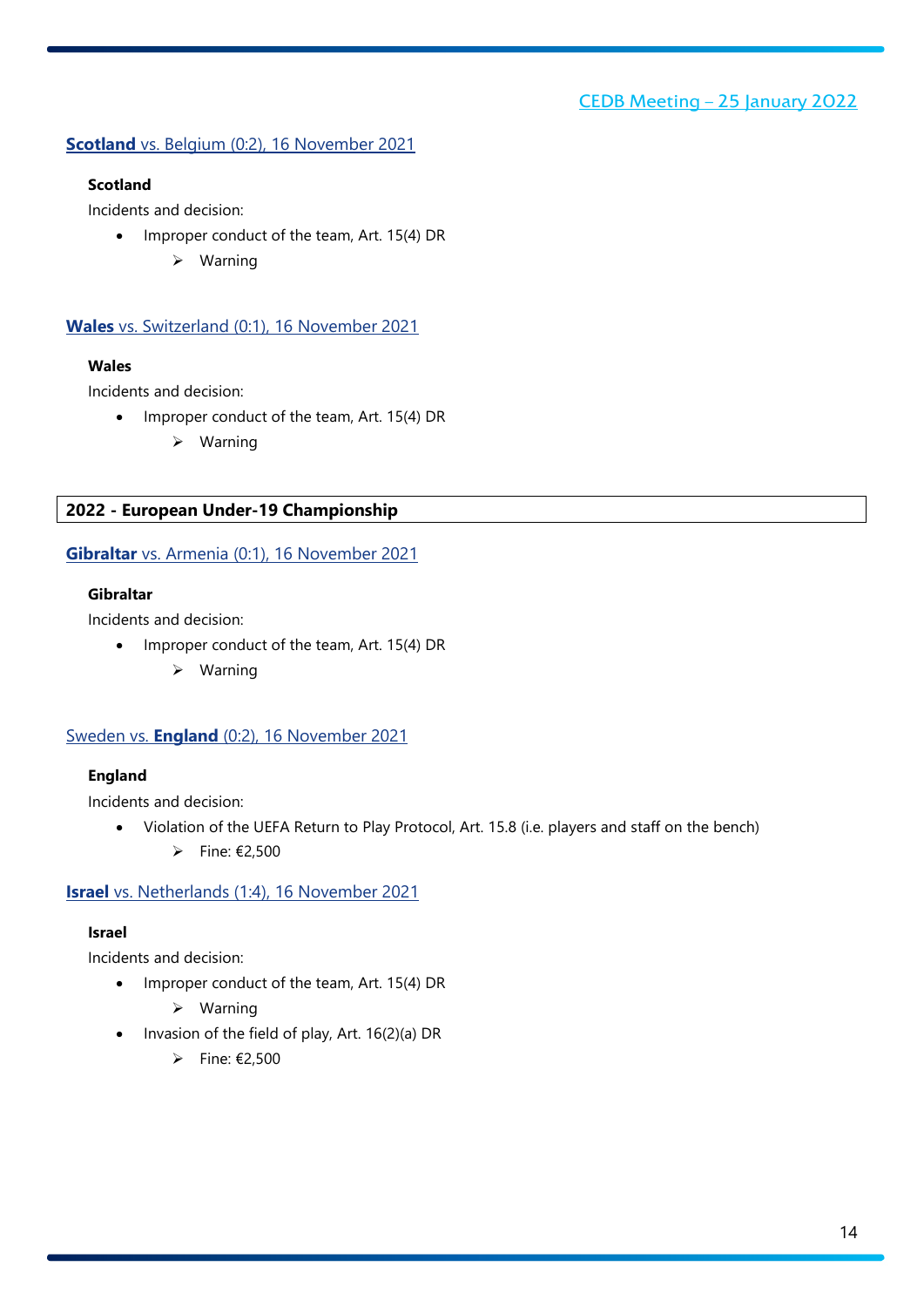## <span id="page-14-0"></span>Belgium vs. **Spain** (2:2), 16 November 2021

#### **Spain**

Incidents and decision:

- Improper conduct of the team, Art. 15(4) DR
	- Warning

## <span id="page-14-1"></span>**Moldova** vs. Cyprus (2:2), 16 November 2021

#### **Moldova**

Incidents and decision:

- Improper conduct of the team, Art. 15(4) DR
	- $\triangleright$  Warning

#### <span id="page-14-2"></span>Greece vs. **Germany** (1:1), 16 November 2021

#### **Germany**

Incidents and decision:

- Improper conduct of the team, Art. 15(4) DR
	- $\triangleright$  Warning

#### <span id="page-14-3"></span>**Serbia** vs. France (1:2), 16 November 2021

#### **Serbia**

Incidents and decision:

- Improper conduct of the team, Art. 15(4) DR
	- $\triangleright$  Warning

#### <span id="page-14-4"></span>**2023 – European Qualifiers for the FIFA Women's World Cup**

#### <span id="page-14-5"></span>Portugal vs. **Israel** (4:0), 25 November 2021

#### **Israel**

- Improper conduct of the team, Art. 15(4) DR
	- $\triangleright$  Warning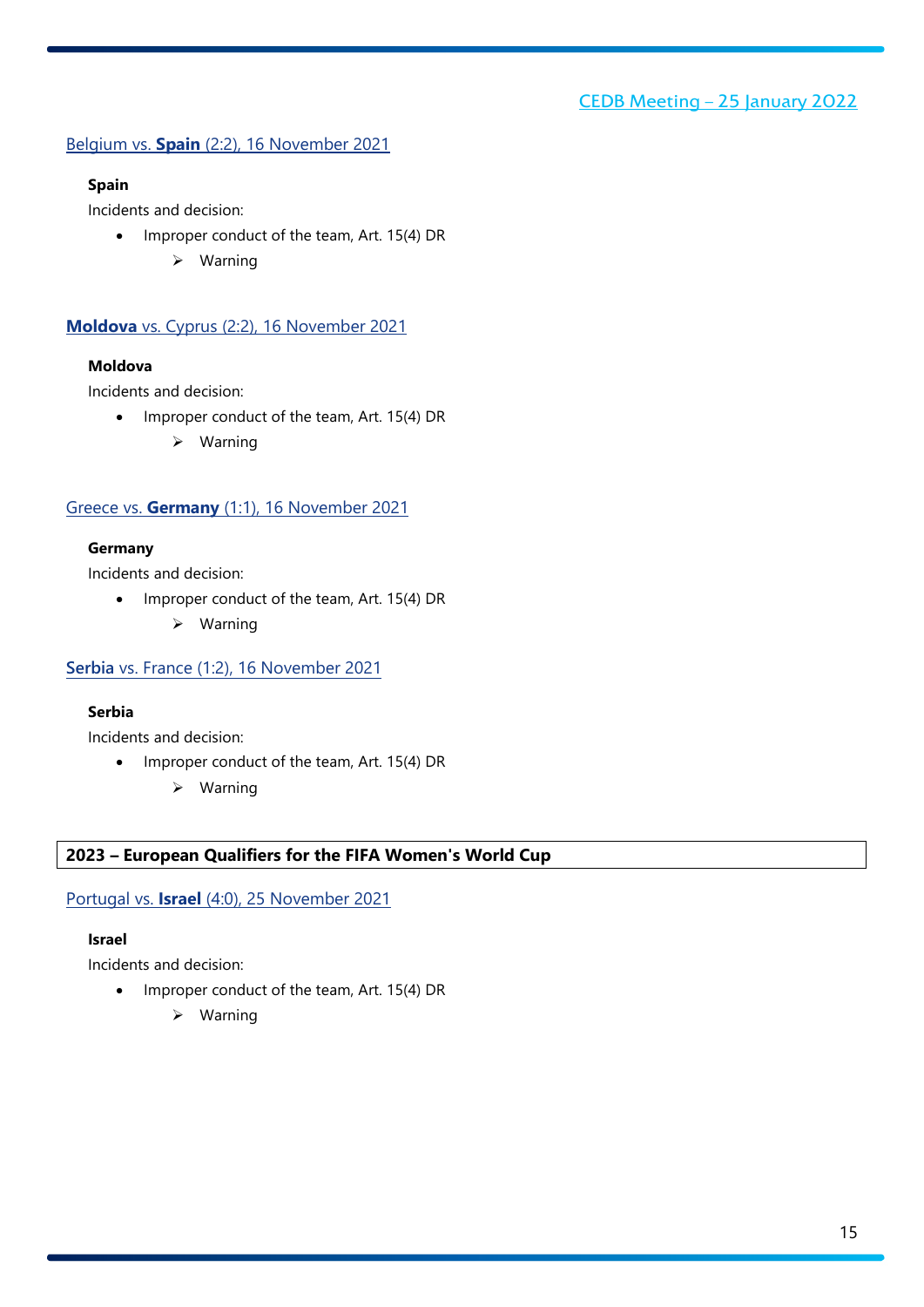## <span id="page-15-0"></span>**Republic of Ireland** vs. Georgia (11:0), 30 November 2021

#### **Republic of Ireland**

Incidents and decision:

- Invasion of the field of play, Art. 16(2)(a) DR
	- $▶$  Fine: €2,500

#### <span id="page-15-1"></span>**Luxembourg** vs. Austria (0:8), 30 November 2021

#### **Luxembourg**

Incidents and decision:

- Violation of the UEFA Return to Play Protocol, Art. 4 (roles and responsibilities, i.e. Hygiene Officer)
	- $\rightharpoonup$  Fine: €2,500

#### <span id="page-15-2"></span>**Turkey** vs. Israel (3:2), 30 November 2021

#### **Turkey**

Incidents and decision:

- Violation of the UEFA Return to Play Protocol, Art. 14.2.4 (i.e. zoning access and movement on matchday)
	- $\triangleright$  Fine: €2,500

## <span id="page-15-3"></span>**Azerbaijan** vs. Montenegro (1:0), 30 November 2021

#### **Azerbaijan**

- Improper conduct of the team, Art. 15(4) DR
	- $\triangleright$  Warning